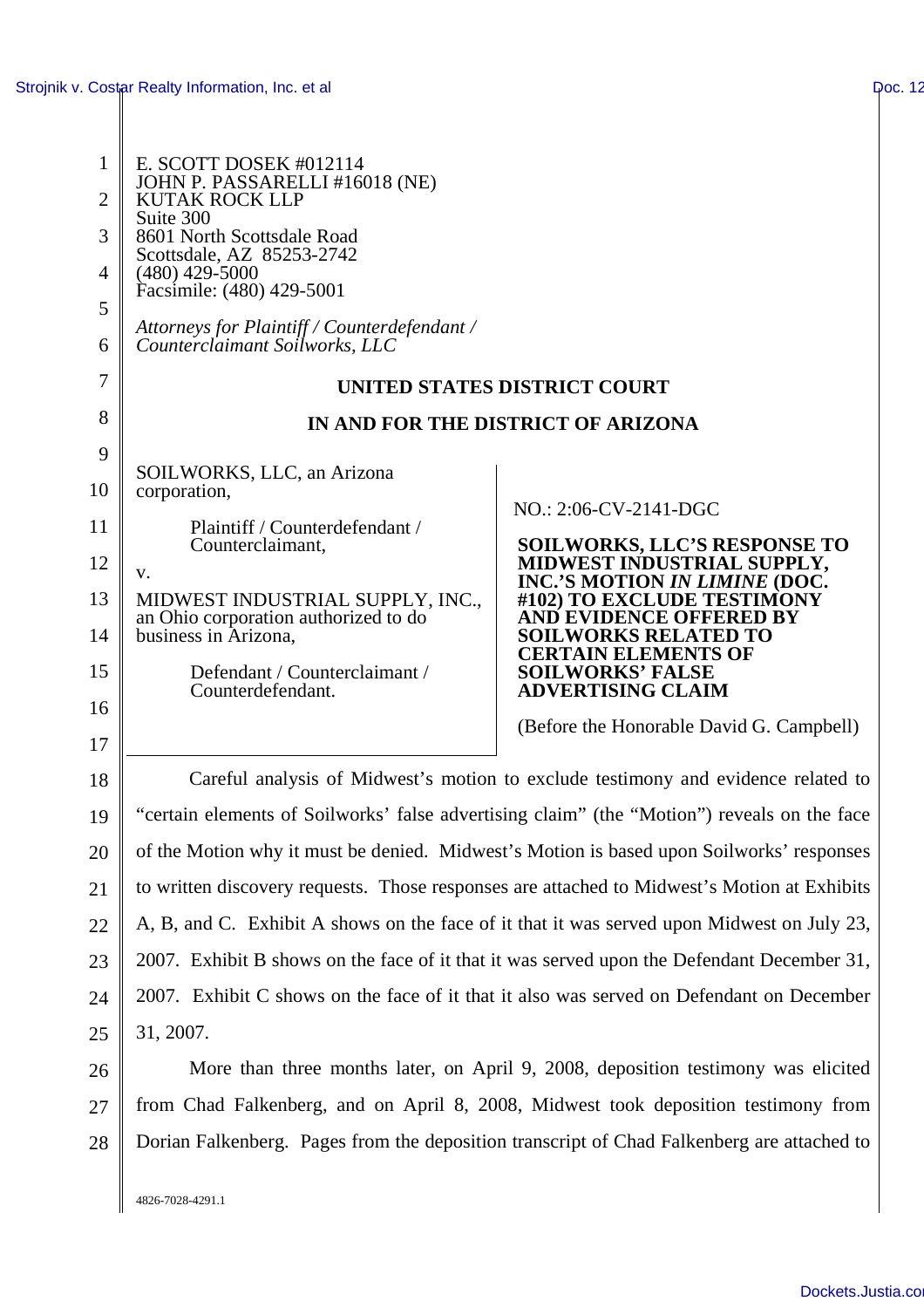1  $\mathcal{L}$ 3 4 Defendant's Motion at Exhibit D. Exhibit D itself shows why Midwest's Motion should be denied. On page 116 of Exhibit D, counsel for Midwest states, "Do you know what irreparable harm is? Answer: "I have an idea." Question: "I will represent to you that when I use that term I mean harm that can't be repaired monetarily… ."

On page 122 of Exhibit D, counsel for Midwest asks the following question, "Do you know of any damages you have suffered that you can quantify?"

At line 9 of page 122 of Exhibit D, Midwest's counsel again asks, "But do you know of anything that you can quantify?"

At line 12 of page 122 of Exhibit D, Midwest's counsel asks, "So I guess again the question is as you sit here today do you know of any damage that you can quantify as you sit here today?

Similarly, through the next two pages of Exhibit D to Midwest's Motion, Midwest's counsel continues to badger Mr. Falkenberg to "quantify" that which Midwest's counsel acknowledges "…can't be repaired monetarily."

Black's Law Dictionary defines "irreparable injury" to be: "An injury that cannot be adequately measured or compensated by money... ." Difficulty in quantifying damages does not preclude evidence of their existence, and Soilworks is entitled to offer evidence that Midwest's conduct has caused it harm.

Midwest has had, and has taken advantage of, every opportunity to obtain discovery on the matters which it now seeks to be precluded. Soilworks is entitled to offer testimony with regard to the effect that Midwest's false advertising has had on Soilworks' business.

Dated this  $24<sup>th</sup>$  day of September, 2008.

## KUTAK ROCK LLP

By /s E. Scott Dosek

E. Scott Dosek, Esq. John P. Passarelli, Esq. 8601 North Scottsdale Road #300 Scottsdale, AZ 85253-2742 *Attorneys for Plaintiff Soilworks, LLC*

4826-7028-4291.1 2

5

6

7

8

9

10

11

12

13

14

15

16

17

18

19

20

21

22

23

24

25

26

27

28